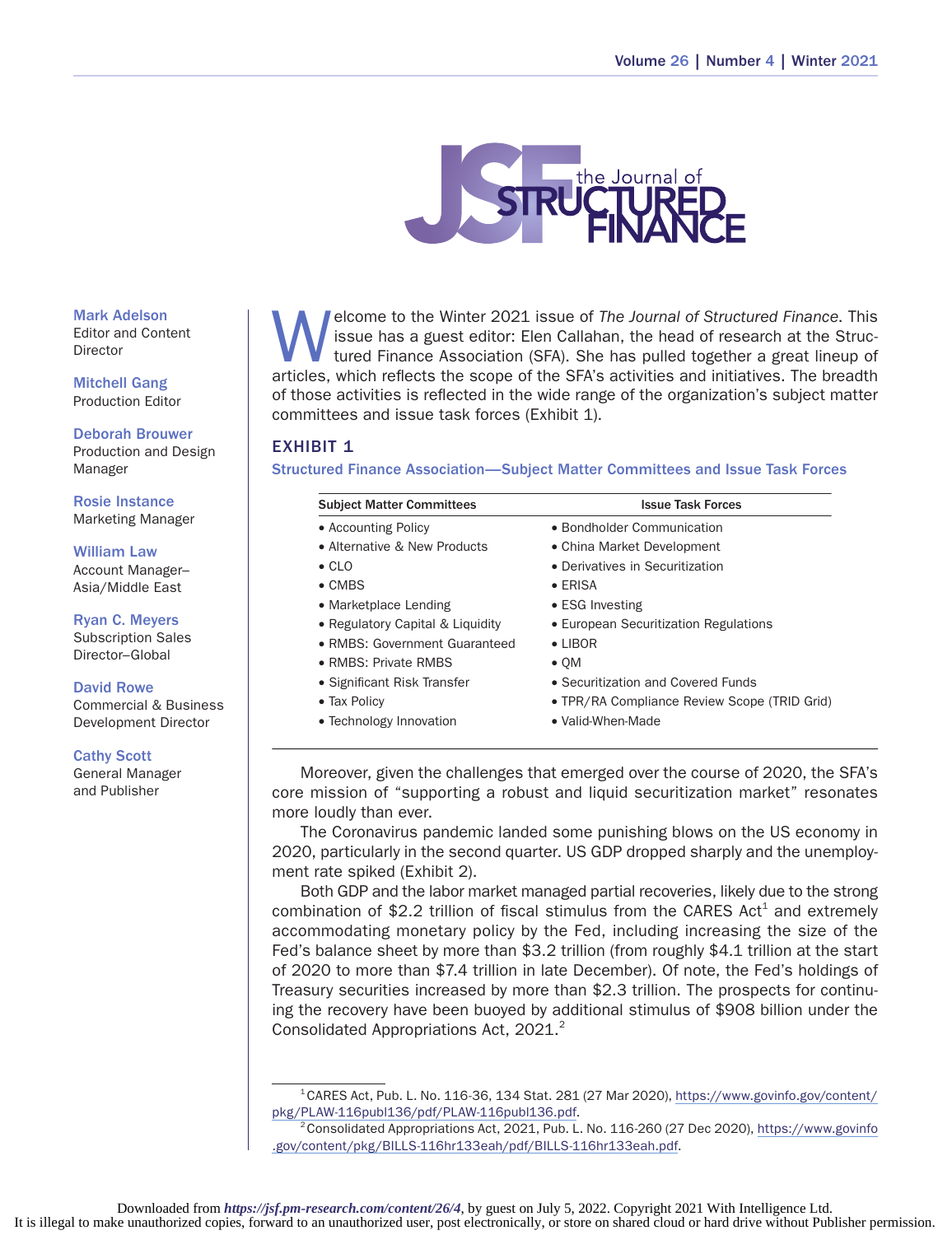

# EXHIBIT 2

US Real Gross Domestic Product, Seasonally Adjusted (2012 dollars, trillions) and US Unemployment Rate (%)



NOTES: US GDP peaked in 2019Q4 at an annual rate of \$19.25 trillion (in 2012 dollars). It declined to \$19.01 trillion in 2020Q1 and then dropped sharply to \$17.30 trillion in 2020Q2. US output recovered somewhat to an annual rate \$18.58 trillion in 2020Q3. The unemployment rate peaked at 14.7% in April.

SOURCES: Bureau of Economic Analysis (Table 1.1.6. Real Gross Domestic Product, Chained Dollars); Bureau of Labor Statistics (Series Id: LNS14000000).

Meanwhile, the US securitization market has had a mixed year. In one sense it has flourished, with total issuance activity set to exceed \$3 trillion by a good margin. The underlying driver is single-family mortgage loan originations, which are likely to reach \$4 trillion for the year. However, the great majority of the year's securitization issuance volume will come from agency MBS. Issuance levels from other areas of the structured finance landscape have been depressed and generally below their 2019 levels. (Exhibit 3).

While the high level of agency MBS issuance has certainly been a benefit for US homeowners, the low levels of activity in other securitization sectors does not bode well for the structured finance industry. For the first 11 months of 2020, all types of structured finance issuance other than agency MBS accounted for just 9% of total activity. By contrast, from 1996 through 2003, US structured finance issuance other than agency MBS represented more than 36% of the total. Most industry pro‑ fessionals work on things other than agency MBS production. Therefore, they have a direct stake in encouraging a revival of non-agency activity. As the overall level of non-agency issuance volume shrinks, it seems more important than ever to make such a revival happen.

A closer look is revealing. In the non-mortgage area, recent US annual issuance levels for most asset classes have displayed high variability (Exhibit 4). The exception is auto ABS, which have produced a steady flow of more than \$100 billion annually for the past four years. In fact, the auto ABS sector has produced a generally steady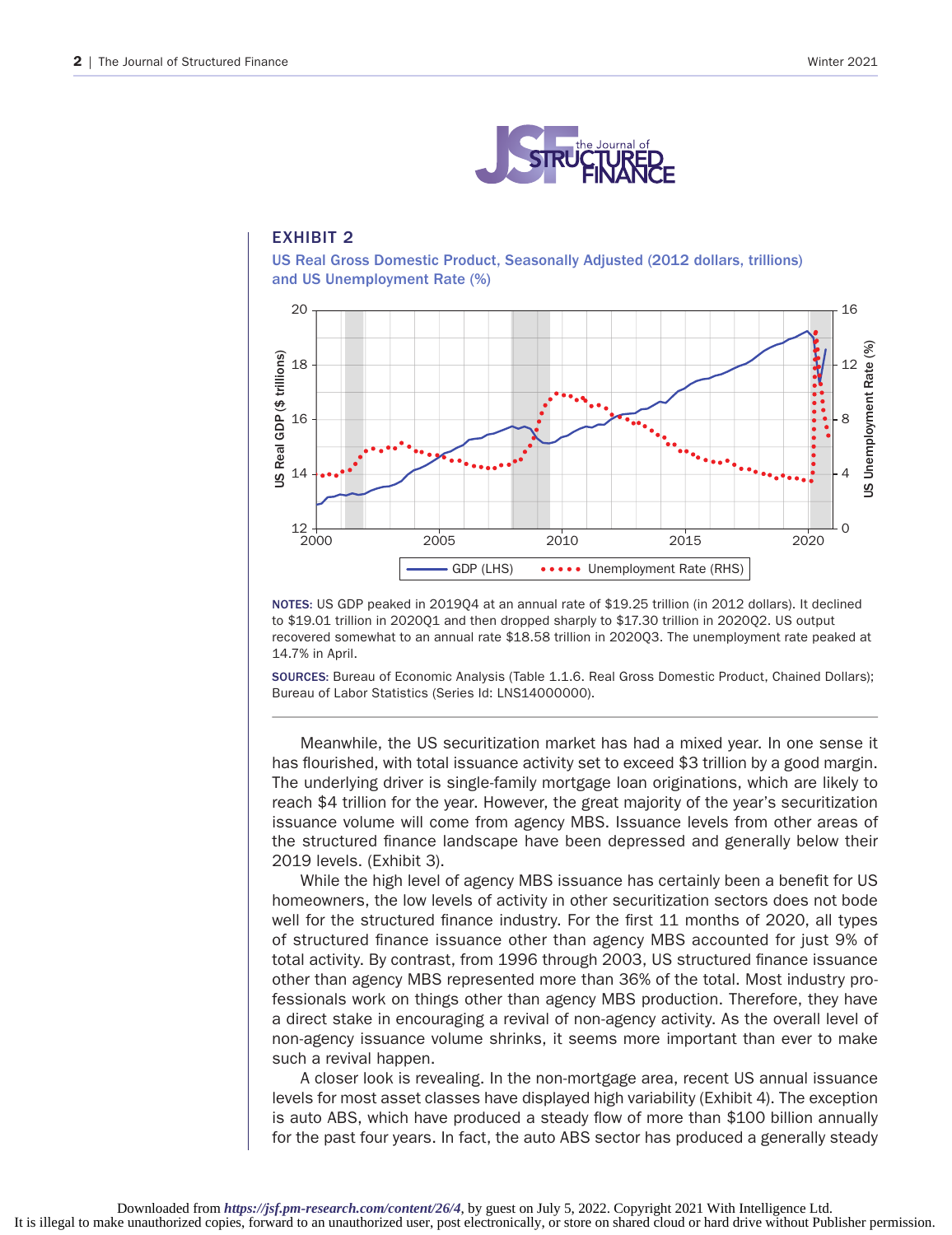

## EXHIBIT 3 US Securitization Issuance Volume (\$ trillions)



NOTES: Non-agency MBS includes prime jumbo, non-prime/subprime, and scratch-and-dent but excludes credit-risk transfer, resecuritizations, and single-family rental. Agency MBS includes single-family and multifamily pass-through securities but excludes CMOs/REMICs. CLOs include resets and refinancings. Non‑agency MBS and CDO vintages with extremely poor performance are marked with the skull and crossbones symbol (2). Single-family originations for 2020 are through September only.

SOURCES: SIFMA; Mortgage Market Statistical Annual 2019, p. 4; Ben Eisen, *Mortgage Originations Are on Pace for Best Year Ever*, Wall Street Journal (10 Dec 2020), [https://www.wsj.com/articles/](https://www.wsj.com/articles/mortgage-originations-are-on-pace-for-best-year-ever-11607596201) [mortgage-originations-are-on-pace-for-best-year-ever-11607596201.](https://www.wsj.com/articles/mortgage-originations-are-on-pace-for-best-year-ever-11607596201)

flow for a long time. Credit card ABS issuance has been diminished since the 2009 change in accounting treatment from FAS 166/167. Student loan ABS issuance has been declining since the end of the FFELP program in 2010. The CLO sector had great years in 2017 and 2018, but activity for the past two years has been more tepid.

Perhaps the biggest takeaway from Exhibit 4 is the total level of non-mortgage securitization activity. It will likely be lower for 2020 than it has been for any year since 2011. Putting auto ABS to the side highlights the issue even more sharply.

Looking at things from the mortgage side paints a darker picture (Exhibit 5). Single-family non-agency MBS issuance has been depressed for more than a decade. It has never recovered from the Mortgage Meltdown and the ensuing Financial Crisis. In fact, from 2008 until now, annual non-agency issuance of single-family MBS has remained below its level in 2000. Moreover, as shown on Exhibit 5, lots of single-family mortgage loans are getting originated but not securitized. This somewhat undercuts the argument that non-agency MBS activity was being suppressed by the voracious appetites of the agencies. That may have been true from 2008 through 2013, but it seems pretty clearly not to have been the case from 2015 onwards. For the past several years, a good share of single-family mortgage loan production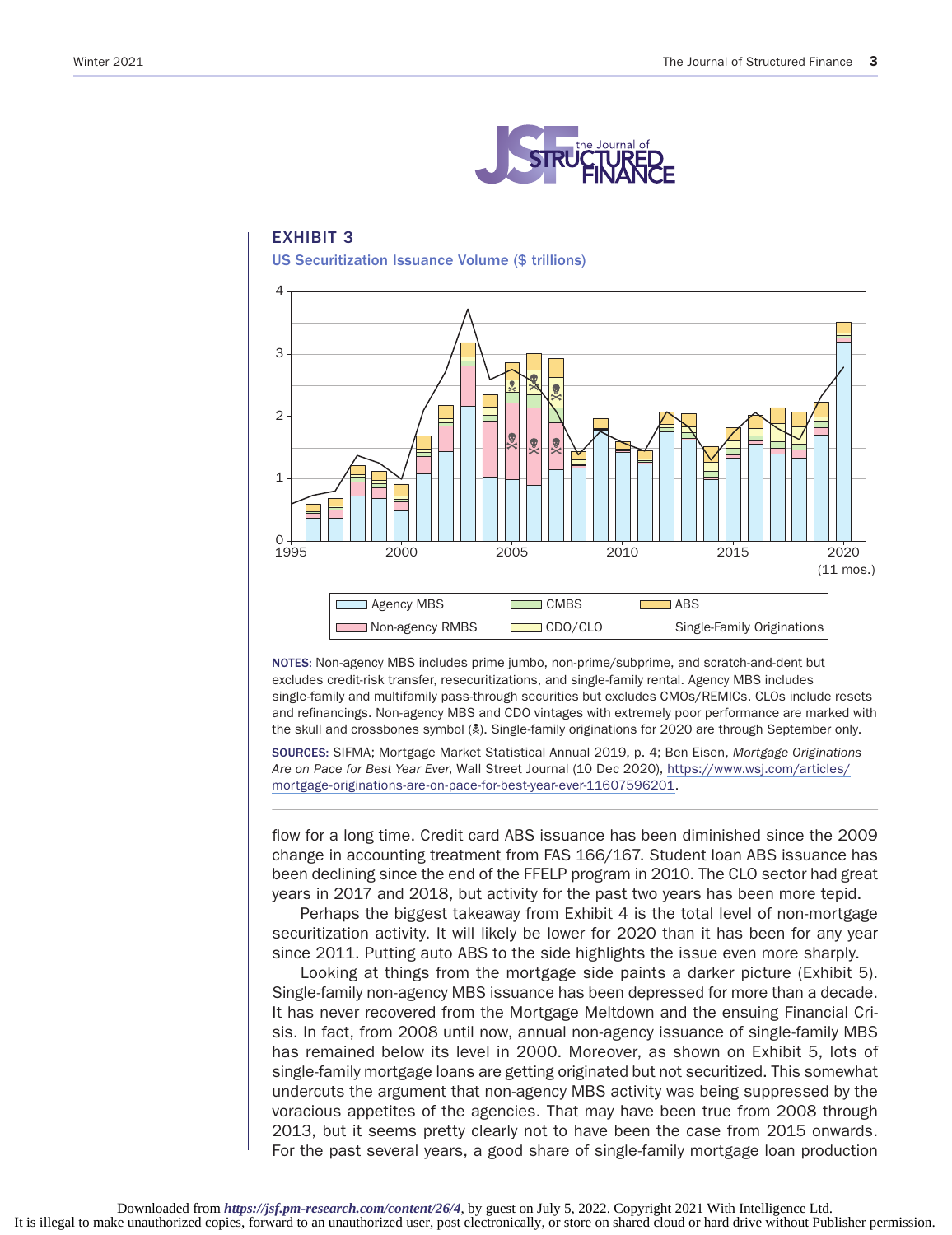

## EXHIBIT 4 US Non-Mortgage Securitization Issuance Volume (\$ billions)



NOTES: CLOs include resets and refinancings. CDO vintages with extremely poor performance are marked with the skull and crossbones symbol (N). Recent auto ABS vintages over \$100 billion are marked with a blue star  $(\star)$ .

SOURCE: SIFMA.

has landed on balance sheets rather than in securitization pools. While some portion of loan production invariably ends up on bank balance sheets, having too much there is a problem for the securitization industry because it challenges the basic arguments in favor of securitization. We like to say that securitization—including non-agency securitization—lowers the cost of credit and improves the availability of credit. We claim that it produces these benefits by 1) matching asset and liability cash flows, 2) lowering funding costs through the issuance of high-quality securities, and 3) improving liquidity for securitization issuers by reducing their dependency on traditional borrowing. Such claims will start to sound hollow if the industry produces only a meager flow of volume.

But there should be more non-agency securitization activity. The benefits of securitization are real. It is not just an accounting gimmick or a regulatory arbitrage. The steady flow of auto ABS seems to prove the point. And, while regulatory and accounting changes may explain lower activity levels in the credit card and student loan sectors, they do not explain what is happening in the areas of non-agency MBS or CLOs. Weak investor protections seem to be an issue holding back non-agency MBS and the weakening of loan covenants appears to be hurdle for new CLOs. Now is the time for both sides of the market to embrace practices and deal structures that promote efficiency and optimal allocations of risk. The idea of securitization should be to lower the cost of investing relative to buying whole loans. Doing that will be necessary for it to remain relevant in the long run.